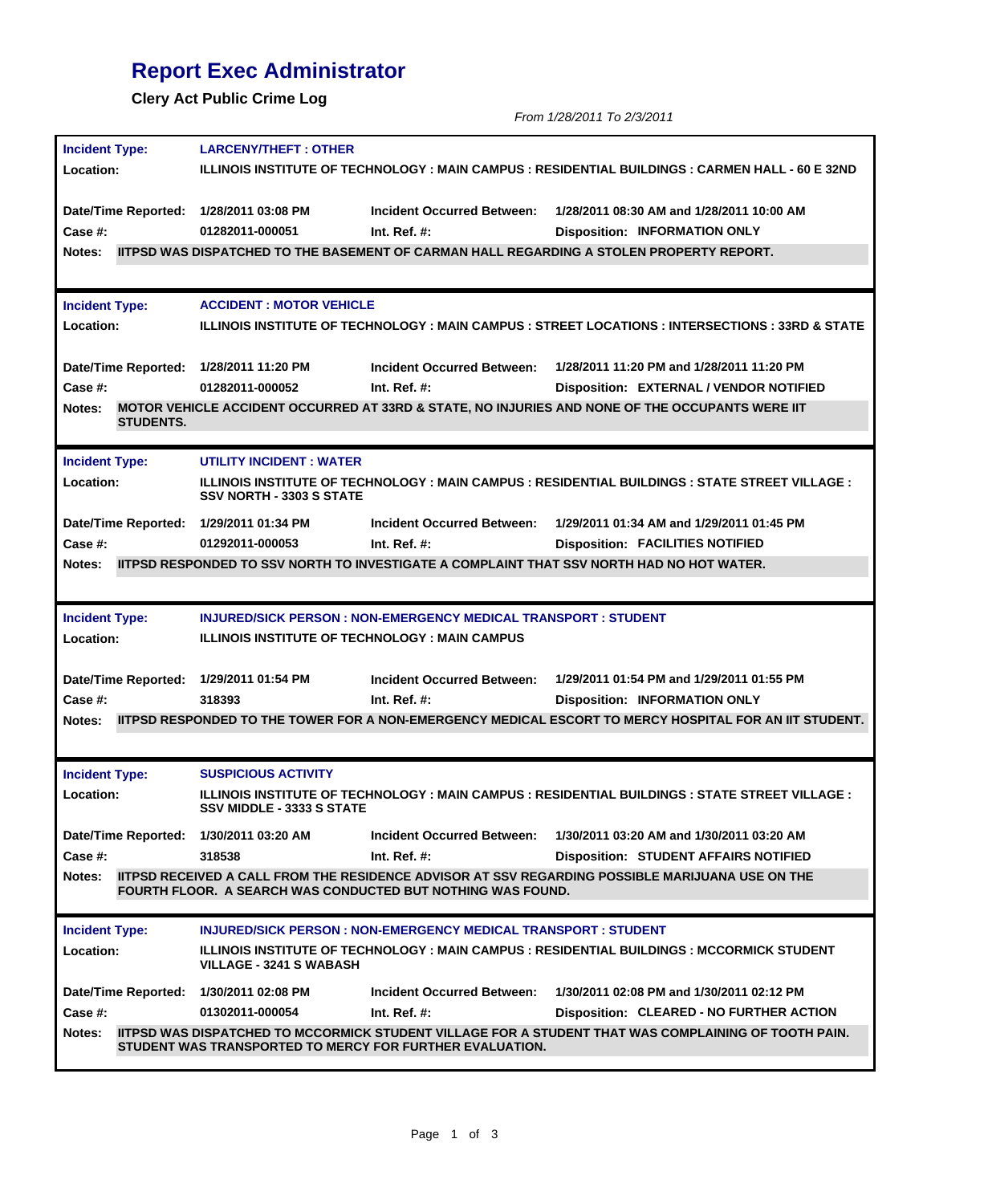| <b>Incident Type:</b>                  | <b>ALARM: SMOKE</b>                                                                                                                       |                                                                         |                                                                                                          |  |  |
|----------------------------------------|-------------------------------------------------------------------------------------------------------------------------------------------|-------------------------------------------------------------------------|----------------------------------------------------------------------------------------------------------|--|--|
| Location:                              | ILLINOIS INSTITUTE OF TECHNOLOGY : MAIN CAMPUS : RESIDENTIAL BUILDINGS : MCCORMICK STUDENT<br><b>VILLAGE - 3241 S WABASH: MSV - NORTH</b> |                                                                         |                                                                                                          |  |  |
| Date/Time Reported: 1/30/2011 03:09 PM |                                                                                                                                           | <b>Incident Occurred Between:</b>                                       | 1/30/2011 03:05 PM and 1/30/2011 03:30 PM                                                                |  |  |
| Case #:                                | 01302011-000055                                                                                                                           | Int. Ref. $#$ :                                                         | <b>Disposition: INFORMATION ONLY</b>                                                                     |  |  |
| <b>Notes:</b>                          | DETERMINED TO BE A MICROWAVE IN THE 2ND FLOOR LOUNGE.                                                                                     |                                                                         | IITPSD RESPONDED TO MSV NORTH HALL FOR A REPORT OF SMOKE ON THE THIRD AND FOURTH FLOORS. SOURCE WAS      |  |  |
| <b>Incident Type:</b>                  | <b>MISCELLANEOUS INCIDENT</b>                                                                                                             |                                                                         |                                                                                                          |  |  |
| Location:                              | <b>ILLINOIS INSTITUTE OF TECHNOLOGY : MAIN CAMPUS : ACADEMIC/ADMINISTRATIVE BUILDINGS :</b><br><b>ENGINEERING 1 - 10 W 32ND</b>           |                                                                         |                                                                                                          |  |  |
| Date/Time Reported: 1/30/2011 03:37 PM |                                                                                                                                           | <b>Incident Occurred Between:</b>                                       | 1/30/2011 03:37 PM and 1/30/2011 04:00 PM                                                                |  |  |
| Case #:                                | 01302011-000056                                                                                                                           | Int. Ref. $#$ :                                                         | <b>Disposition: INFORMATION ONLY</b>                                                                     |  |  |
| Notes:                                 |                                                                                                                                           |                                                                         | <b>IITPSD RESPONDED TO A REPORT OF AN INDIVIDUAL TRAPPED IN THE WOMEN'S RESTROOM IN THE E1 BUILDING.</b> |  |  |
|                                        |                                                                                                                                           |                                                                         |                                                                                                          |  |  |
| <b>Incident Type:</b>                  | <b>ROBBERY: STRONG-ARM HAND/FISTS/FEET</b>                                                                                                |                                                                         |                                                                                                          |  |  |
| Location:                              | <b>ILLINOIS INSTITUTE OF TECHNOLOGY : MAIN CAMPUS : RESIDENTIAL BUILDINGS : STATE STREET VILLAGE :</b><br><b>SSV SOUTH - 3353 S STATE</b> |                                                                         |                                                                                                          |  |  |
| Date/Time Reported: 1/30/2011 08:36 PM |                                                                                                                                           | <b>Incident Occurred Between:</b>                                       | 1/30/2011 08:34 PM and 1/30/2011 09:00 PM                                                                |  |  |
| Case #:                                | 01302011-000057                                                                                                                           | Int. Ref. $#$ :                                                         | Disposition: CLOSED PENDING ADTL INFO                                                                    |  |  |
| <b>Notes:</b>                          | <b>IITPSD RESPONDED TO A ROBBERY AT 34TH AND STATE.</b>                                                                                   |                                                                         |                                                                                                          |  |  |
|                                        |                                                                                                                                           |                                                                         |                                                                                                          |  |  |
| <b>Incident Type:</b>                  | <b>SUSPICIOUS ACTIVITY</b>                                                                                                                |                                                                         |                                                                                                          |  |  |
| Location:                              | <b>SSV MIDDLE - 3333 S STATE</b>                                                                                                          |                                                                         | <b>ILLINOIS INSTITUTE OF TECHNOLOGY : MAIN CAMPUS : RESIDENTIAL BUILDINGS : STATE STREET VILLAGE :</b>   |  |  |
| Date/Time Reported: 1/31/2011 09:36 PM |                                                                                                                                           | <b>Incident Occurred Between:</b>                                       | 1/31/2011 09:30 PM and 1/31/2011 10:00 PM                                                                |  |  |
| Case #:                                | 01312011-000058                                                                                                                           | Int. Ref. $#$ :                                                         | <b>Disposition: INFORMATION ONLY</b>                                                                     |  |  |
| Notes:                                 |                                                                                                                                           | <b>IITPSD RESPONDED TO SSV MIDDLE FOR A SUSPECTED NARCOTIC OFFENSE.</b> |                                                                                                          |  |  |
|                                        |                                                                                                                                           |                                                                         |                                                                                                          |  |  |
| <b>Incident Type:</b>                  | <b>LARCENY/THEFT: OTHER</b>                                                                                                               |                                                                         |                                                                                                          |  |  |
| Location:                              | <b>SPORTS CENTER - 3040 S WABASH</b>                                                                                                      |                                                                         | ILLINOIS INSTITUTE OF TECHNOLOGY : MAIN CAMPUS : ACADEMIC/ADMINISTRATIVE BUILDINGS : KEATING             |  |  |
| Date/Time Reported: 1/31/2011 10:30 PM |                                                                                                                                           | <b>Incident Occurred Between:</b>                                       | 1/31/2011 10:00 PM and 1/31/2011 10:25 PM                                                                |  |  |
| Case #:                                | 02012011-000059                                                                                                                           | Int. Ref. $#$ :                                                         | <b>Disposition: INFORMATION ONLY</b>                                                                     |  |  |
| Notes:                                 |                                                                                                                                           |                                                                         | IITPSD RECEIVED A REPORT OF A STOLEN LAPTOP AT KEATING GYM IN THE UPPER LEVEL BASKETBALL COURT.          |  |  |
|                                        |                                                                                                                                           |                                                                         |                                                                                                          |  |  |
|                                        | <b>LARCENY/THEFT: BICYCLES</b>                                                                                                            |                                                                         |                                                                                                          |  |  |
| <b>Incident Type:</b><br>Location:     | <b>HALL - 3301 S DEARBORN</b>                                                                                                             |                                                                         | ILLINOIS INSTITUTE OF TECHNOLOGY : MAIN CAMPUS : ACADEMIC/ADMINISTRATIVE BUILDINGS : SIEGEL              |  |  |
| Date/Time Reported: 2/1/2011 11:20 AM  |                                                                                                                                           | <b>Incident Occurred Between:</b>                                       | 1/31/2011 07:00 AM and 1/31/2011 05:30 PM                                                                |  |  |
| Case #:                                | 02012011-000061                                                                                                                           | Int. Ref. $#$ :                                                         | Disposition: CLOSED - NO FURTHER ACTION<br><b>POSSIBLE</b>                                               |  |  |